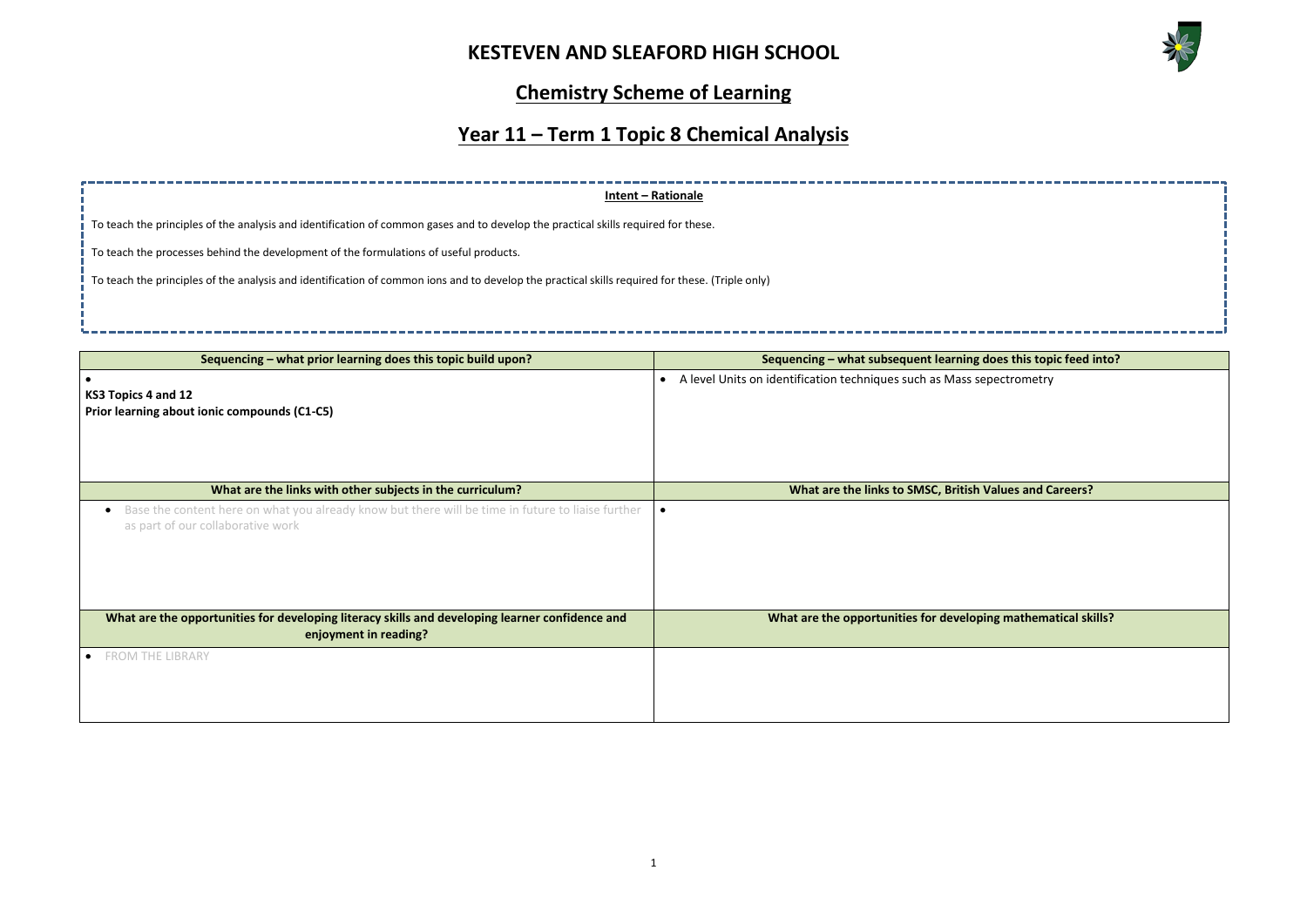

### **Chemistry Scheme of Learning**

# **Year 11 Term 3**

### **Intent – Concepts**

### **What knowledge will students gain and what skills will they develop as a consequence of this topic?**

### **Know**

- To know that a pure substance is a single element or compound, not mixed with any other substance.
- To know that pure elements and compounds melt and boil at specific temperatures. Melting point and boiling point data can be used to distinguish pure substances from mixtures.
- To know that in everyday language, a pure substance can mean a substance that has had nothing added to it, so it is unadulterated and in its natural state, eg pure milk.
- To know that a formulation is a mixture that has been designed as a useful product. Many products are complex mixtures in which each chemical has a particular purpose. Formulations are made by mixing the components in carefully measured quantities to ensure that the product has the required properties. Formulations include fuels, cleaning agents, paints, medicines, alloys, fertilisers and foods.
- To know that chromatography can be used to separate mixtures and can give information to help identify substances. Chromatography involves a stationary phase and a mobile phase. Separation depends on the distribution of substances between the phases.
- To know that different compounds have different Rf values in different solvents, which can be used to help identify the compounds. The compounds in a mixture may separate into different spots depending on the solvent but a pure compound will produce a single spot in all solvents.
- To know that the ratio of the distance moved by a compound (centre of spot from origin) to the distance moved by the solvent can be expressed as its Rf value: Rf= distance moved by substance/ distance moved by solvent
- The test for hydrogen uses a burning splint held at the open end of a test tube of the gas. Hydrogen burns rapidly with a pop sound.
- The test for oxygen uses a glowing splint inserted into a test tube of the gas. The splint relights in oxygen.
- The test for carbon dioxide uses an aqueous solution of calcium hydroxide (lime water). When carbon dioxide is shaken with or bubbled through limewater the limewater turns milky (cloudy).
- The test for chlorine uses litmus paper. When damp litmus paper is put into chlorine gas the litmus paper is bleached and turns white.
- *To know that flame tests can be used to identify some metal ions (cations).*
- *Lithium, sodium, potassium, calcium and copper compounds produce distinctive colours in flame tests:*
- *lithium compounds result in a crimson flame*
- *sodium compounds result in a yellow flame*
- *potassium compounds result in a lilac flame*
- *calcium compounds result in an orange-red flame*
- *copper compounds result in a green flame.*
	- *To know that in a sample containing a mixture of ions is used some flame colours can be masked*
	- *To know that elements and compounds can be detected and identified using instrumental methods. Instrumental methods are accurate, sensitive and rapid.*
	- *To know that flame emission spectroscopy is an example of an instrumental method used to analyse metal ions in solutions.*
	- To know that the sample is put into a flame and the light given out is passed through a spectroscope. The output is a line spectrum that can be analysed to identify the metal ions in the solution and measure their *concentrations.*
	- *To know that sodium hydroxide solution can be used to identify some metal ions (cations).*
	- *To know that solutions of aluminium, calcium and magnesium ions form white*
		- *precipitates when sodium hydroxide solution is added but only the aluminium hydroxide precipitate dissolves in excess sodium hydroxide solution.*
	- To know that solutions of copper(II), iron(II) and iron(III) ions form coloured precipitates when sodium hydroxide solution is added. Copper(II) forms a blue precipitate, iron(II) a green precipitate and iron(III) a brown *precipitate.*
	- *To know that carbonates react with dilute acids to form carbon dioxide gas.*
	- *Carbon dioxide can be identified with limewater*
	- *To know that halide ions in solution produce precipitates with silver nitrate solution in the presence of dilute nitric acid. Silver chloride is white, silver bromide is cream and silver iodide is yellow*
	- *To know that sulfate ions in solution produce a white precipitate with barium chloride solution in the presence of dilute hydrochloric acid*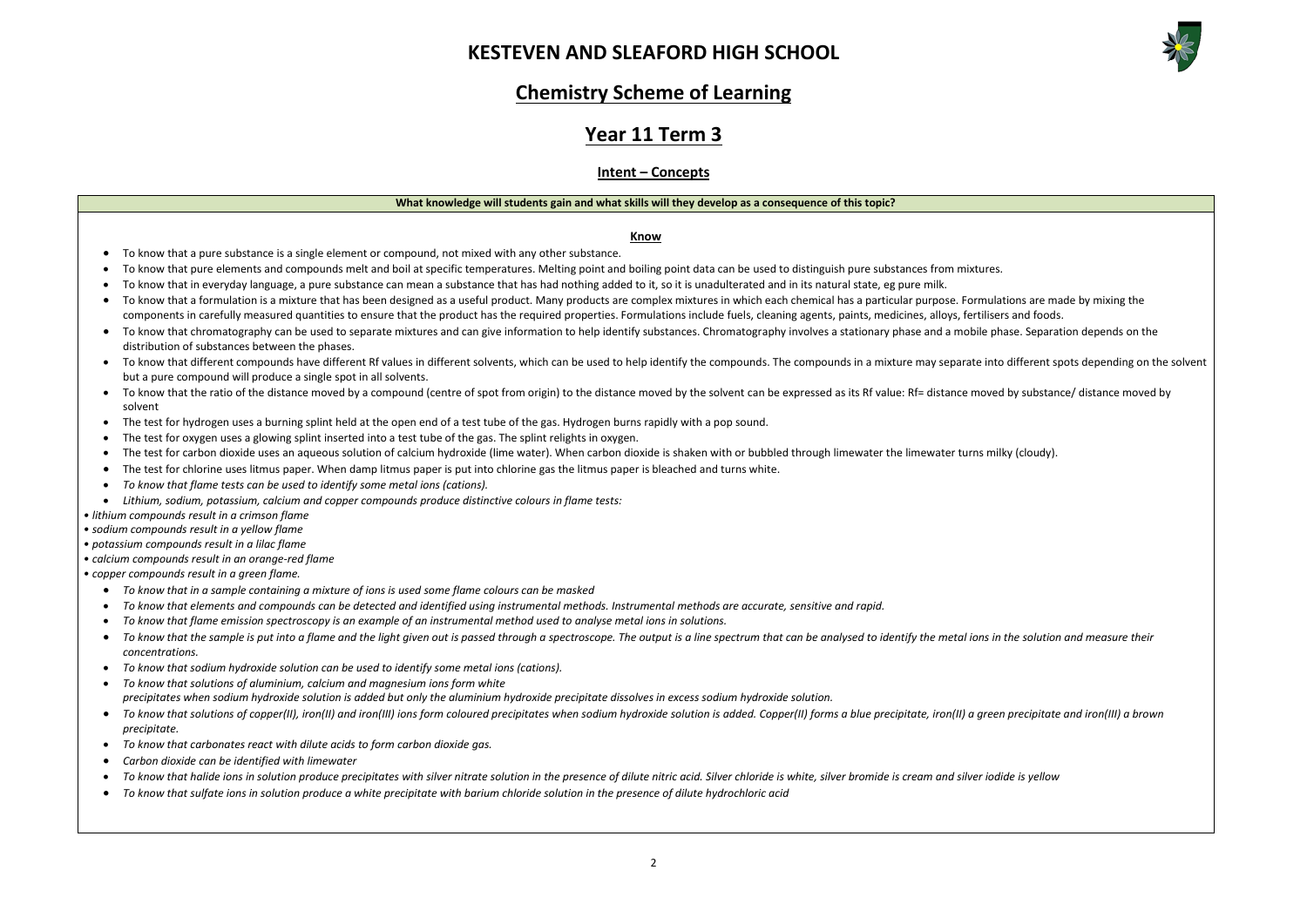

### **wheer in specific specific specific** in the progress of students?

### **Apply**

- To be able to use melting point and boiling point data to distinguish pure from impure substances.
- To be able to identify formulations given appropriate information
- To be able to explain how paper chromatography separates mixtures
- To be able to suggest how chromatographic methods can be used for distinguishing pure substances from impure substances
- To be able to interpret chromatograms and determine Rf values from chromatograms
- To safely carry out and record the results of the tests for hydrogen, oxygen, carbon dioxide and chlorine.
- *To be able to state advantages of instrumental methods compared with the chemical tests in the specification*
- •

### **Extend**

- *To be able to interpret an instrumental result given appropriate data in chart or tabular form, when accompanied by a reference set in the same form, limited to flame emission spectroscopy.*
- *To be able to write balanced equations for the reactions to produce the insoluble hydroxides.*
- *To be able to use flame tests and ion tests to identify the ions present in an unknown solution*

| What subject specific language will be used and developed in this topic? | What opportunities are available for assessing |
|--------------------------------------------------------------------------|------------------------------------------------|
|                                                                          | End of module test                             |
|                                                                          |                                                |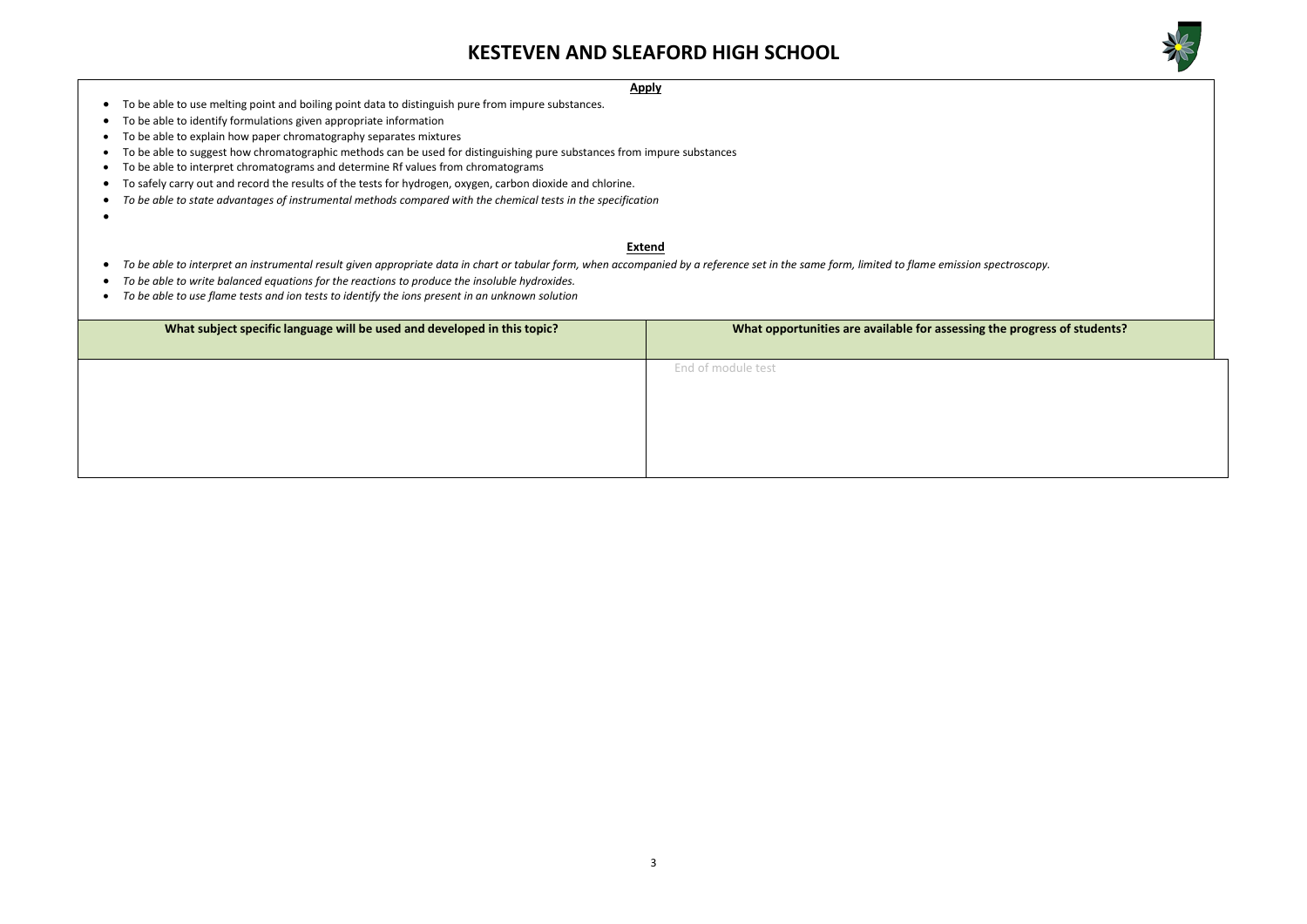

# **Learning Conseted activities and resources**

|--|

| <b>Lesson title</b>                 | <b>Learning challenge</b>                                                                                                                                                                                                                                                                                                                                                                                                                                                                                                                                                                                                                                                                                                                                                                                                                                                                                                                                  | <b>Higher level challenge</b>                                                                                                                                                                                                                                                                                                                                                                                                                                                                                                                                      | Su |
|-------------------------------------|------------------------------------------------------------------------------------------------------------------------------------------------------------------------------------------------------------------------------------------------------------------------------------------------------------------------------------------------------------------------------------------------------------------------------------------------------------------------------------------------------------------------------------------------------------------------------------------------------------------------------------------------------------------------------------------------------------------------------------------------------------------------------------------------------------------------------------------------------------------------------------------------------------------------------------------------------------|--------------------------------------------------------------------------------------------------------------------------------------------------------------------------------------------------------------------------------------------------------------------------------------------------------------------------------------------------------------------------------------------------------------------------------------------------------------------------------------------------------------------------------------------------------------------|----|
| <b>Pure substances and mixtures</b> | To know that a pure substance is a single<br>element or compound, not mixed with any<br>other substance.<br>To know that pure elements and compounds<br>$\bullet$<br>melt and boil at specific temperatures.<br>Melting point and boiling point data can be<br>used to distinguish pure substances from<br>mixtures.<br>To know that in everyday language, a pure<br>substance can mean a substance that has<br>had nothing added to it, so it is<br>unadulterated and in its natural state, eg<br>pure milk.<br>To know that a formulation is a mixture that<br>has been designed as a useful product. Many<br>products are complex mixtures in which<br>each chemical has a particular purpose.<br>Formulations are made by mixing the<br>components in carefully measured<br>quantities to ensure that the product has the<br>required properties. Formulations include<br>fuels, cleaning agents, paints, medicines,<br>alloys, fertilisers and foods. | To be able to use melting point and boiling<br>$\bullet$<br>point data to distinguish pure from impure<br>substances.<br>To be able to identify formulations given<br>appropriate information                                                                                                                                                                                                                                                                                                                                                                      |    |
| Chromatography                      | To know that chromatography can be used<br>$\bullet$<br>to separate mixtures and can give<br>information to help identify substances.<br>Chromatography involves a stationary phase<br>and a mobile phase. Separation depends on<br>the distribution of substances between the<br>phases.<br>To know that different compounds have<br>different Rf values in different solvents,<br>which can be used to help identify the<br>compounds. The compounds in a mixture<br>may separate into different spots depending<br>on the solvent but a pure compound will<br>produce a single spot in all solvents.<br>٠                                                                                                                                                                                                                                                                                                                                               | To know that the ratio of the distance<br>$\bullet$<br>moved by a compound (centre of spot from<br>origin) to the distance moved by the solvent<br>can be expressed as its Rf value: Rf= distance<br>moved by substance/ distance moved by<br>solvent<br>To be able to explain how paper<br>chromatography separates mixtures<br>To be able to suggest how chromatographic<br>methods can be used for distinguishing pure<br>substances from impure substances<br>To be able to interpret chromatograms and<br>$\bullet$<br>determine Rf values from chromatograms |    |
| <b>Testing for gases</b>            | The test for hydrogen uses a burning splint<br>held at the open end of a test tube of the<br>gas. Hydrogen burns rapidly with a pop<br>sound.<br>The test for oxygen uses a glowing splint<br>inserted into a test tube of the gas. The<br>splint relights in oxygen.<br>The test for carbon dioxide uses an aqueous<br>$\bullet$<br>solution of calcium hydroxide (lime water).                                                                                                                                                                                                                                                                                                                                                                                                                                                                                                                                                                           | To safely carry out and record the results of<br>the tests for hydrogen, oxygen, carbon<br>dioxide and chlorine.                                                                                                                                                                                                                                                                                                                                                                                                                                                   |    |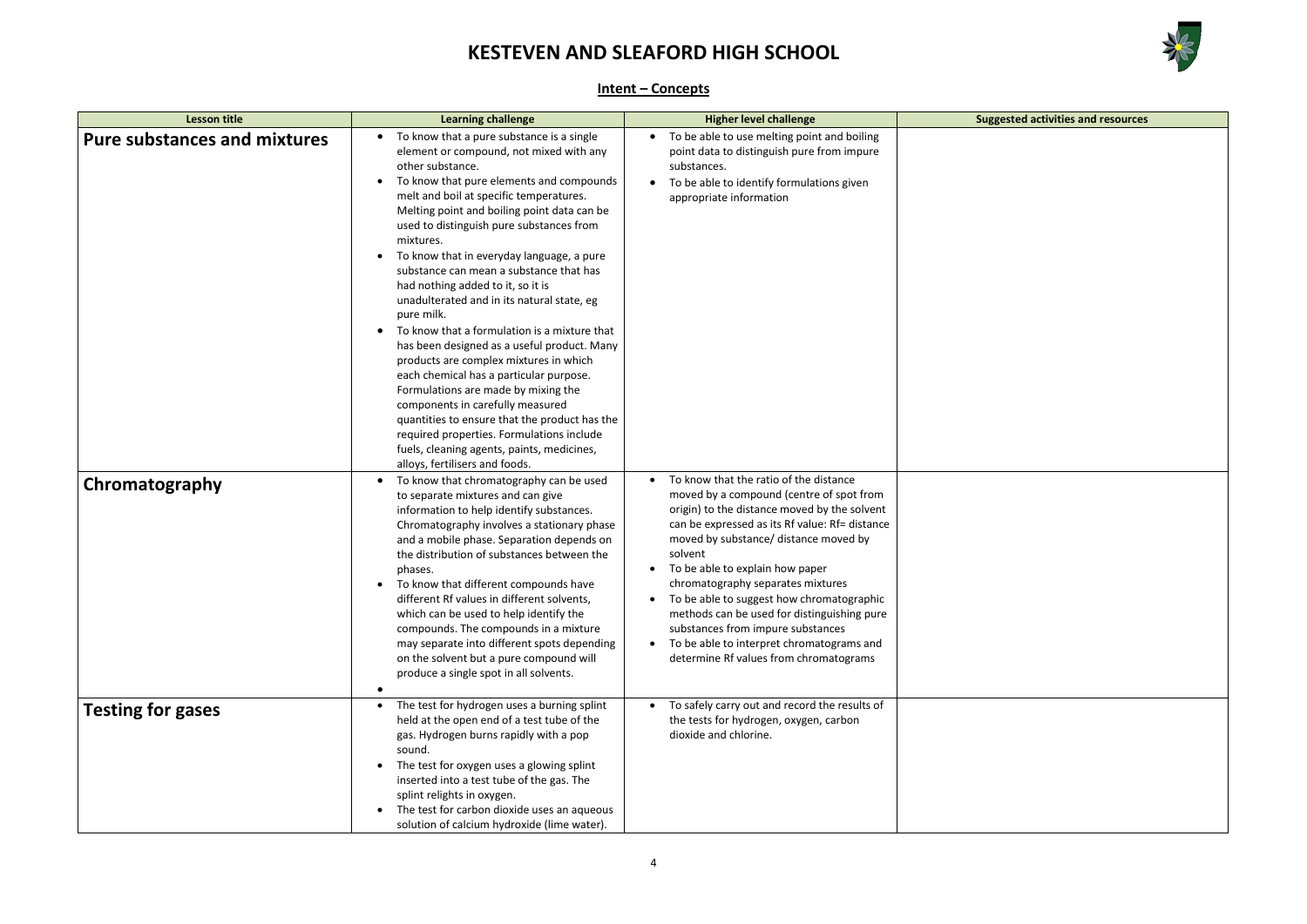



| <b>Flame tests and emission</b><br>spectra (Triple only) | When carbon dioxide is shaken with or<br>bubbled through limewater the limewater<br>turns milky (cloudy).<br>The test for chlorine uses litmus paper.<br>$\bullet$<br>When damp litmus paper is put into chlorine<br>gas the litmus paper is bleached and turns<br>white.<br>To know that flame tests can be used to<br>identify some metal ions (cations).<br>Lithium, sodium, potassium, calcium and<br>copper compounds produce distinctive<br>colours in flame tests:<br>· lithium compounds result in a crimson flame<br>• sodium compounds result in a yellow flame<br>· potassium compounds result in a lilac flame<br>• calcium compounds result in an orange-red flame<br>• copper compounds result in a green flame.<br>To know that in a sample containing a<br>mixture of ions is used some flame colours | To be able to state advantages of<br>instrumental methods compared with the<br>chemical tests in the specification<br>To be able to interpret an instrumental result<br>given appropriate data in chart or tabular<br>form, when accompanied by a reference set<br>in the same form, limited to flame emission<br>spectroscopy. |  |
|----------------------------------------------------------|-----------------------------------------------------------------------------------------------------------------------------------------------------------------------------------------------------------------------------------------------------------------------------------------------------------------------------------------------------------------------------------------------------------------------------------------------------------------------------------------------------------------------------------------------------------------------------------------------------------------------------------------------------------------------------------------------------------------------------------------------------------------------------------------------------------------------|---------------------------------------------------------------------------------------------------------------------------------------------------------------------------------------------------------------------------------------------------------------------------------------------------------------------------------|--|
|                                                          | can be masked<br>To know that elements and compounds can<br>be detected and identified using<br>instrumental methods. Instrumental<br>methods are accurate, sensitive and rapid.<br>To know that flame emission spectroscopy is<br>an example of an instrumental method used<br>to analyse metal ions in solutions.<br>To know that the sample is put into a flame<br>and the light given out is passed through a<br>spectroscope. The output is a line spectrum<br>that can be analysed to identify the metal<br>ions in the solution and measure their<br>concentrations.                                                                                                                                                                                                                                           |                                                                                                                                                                                                                                                                                                                                 |  |
| <b>Identifying cations (Triple only)</b>                 | To know that sodium hydroxide solution can<br>be used to identify some metal ions (cations).<br>To know that solutions of aluminium,<br>$\bullet$<br>calcium and magnesium ions form white<br>precipitates when sodium hydroxide solution<br>is added but only the aluminium hydroxide<br>precipitate dissolves in excess sodium<br>hydroxide solution.<br>To know that solutions of copper(II), iron(II)<br>and iron(III) ions form coloured precipitates<br>when sodium hydroxide solution is added.<br>Copper(II) forms a blue precipitate, iron(II) a<br>green precipitate and iron(III) a brown<br>precipitate.                                                                                                                                                                                                  | To be able to write balanced equations for<br>$\bullet$<br>the reactions to produce the insoluble<br>hydroxides.                                                                                                                                                                                                                |  |
| <b>Identifying anions (Triple only)</b>                  | To know that carbonates react with dilute<br>acids to form carbon dioxide gas.                                                                                                                                                                                                                                                                                                                                                                                                                                                                                                                                                                                                                                                                                                                                        | To be able to use flame tests and ion tests to<br>identify the ions present in an unknown<br>solution                                                                                                                                                                                                                           |  |